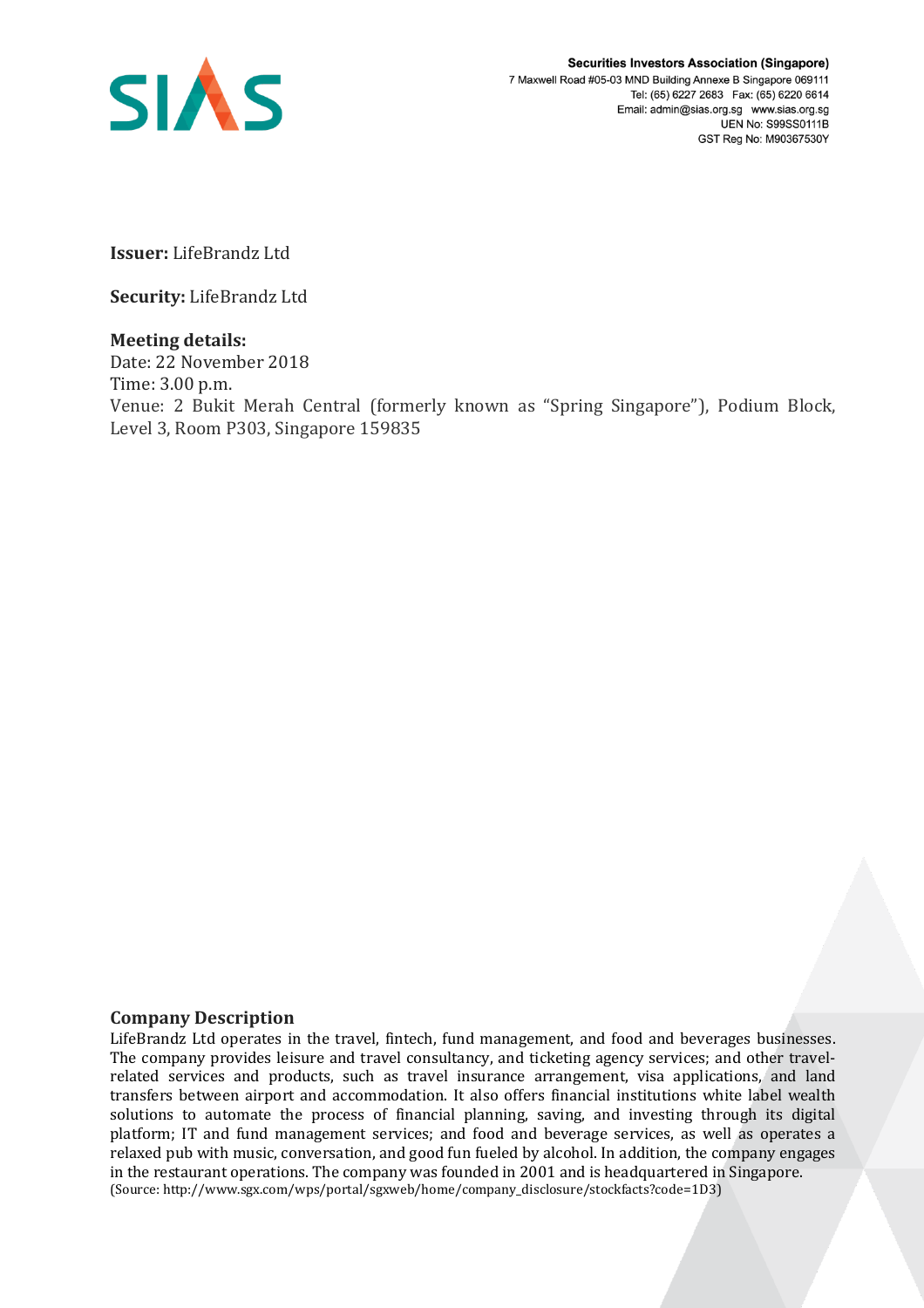

1. The group's mission statement is as follows:

*We aim to be the leading-edge company in providing comprehensive services and multifaceted solutions, including brand development & management, travel, Fintech, IT and fund management, so as to enhance the lifestyles and wealth of our customers while continuously striving to achieve growth, profitability and shareholder value.*

Currently, the group has operations in F&B (Hashida Sushi and Mulligans Pattaya), travel (e-Holidays Co., Ltd.) and a "fintech" business.

- **(i) For the benefit of both new and old shareholders, would management provide shareholders with a holistic overview of the new businesses, including an introduction to the group's brands/names, the corporate websites and the strategic positioning? (For instance, what is the name of the fintech business?)**
- **(ii) Please also include the current scale of the businesses, the key value drivers and the strategic growth plans (including the key markets and the targeted customer audience).**
- **(iii) Would the board help shareholders understand if the group is able to harness any synergies from the different businesses?**
- **(iv) Can the company help shareholders understand the depth of its senior management team that would allow the group to successfully diversify into these new businesses and scale up in a profitable and sustainable manner?**
- **(v)** The company has also stated that it will "continue to explore new business opportunities". **Can the board help shareholders understand how deal sourcing is carried out? Does the group have a robust framework to evaluate the business opportunities? What are the (minimum) investment criteria for acquisitions and joint ventures?**

2. As noted in the Consolidated statement of cash flow (page 48 of the annual report), the net cash flows used in operating activities were \$(3.1) million in FY2018 and \$(1.3) million in FY2017. Despite carrying out a rights cum warrant issue in May/June 2017 (raising \$2.93 million), a placement in July 2017 (raising \$0.48 million) and another rights issue in February/March 2018 (raising \$3.94 million), the group has cash and cash equivalents amounting to just \$1.76 million as at 31 July 2018.

The company has stated that it "*may explore fund raising exercises to strengthen its cash position for future business expansions*" (page 5).

The 2018 rights issue received 51.99% of valid acceptances and a further 15.69% of excess application. The total acceptance for the exercise was 67.68%.

In the 2017 rights sum warrant issue, the valid acceptances and excess applications were 71.22% and 149.42% respectively.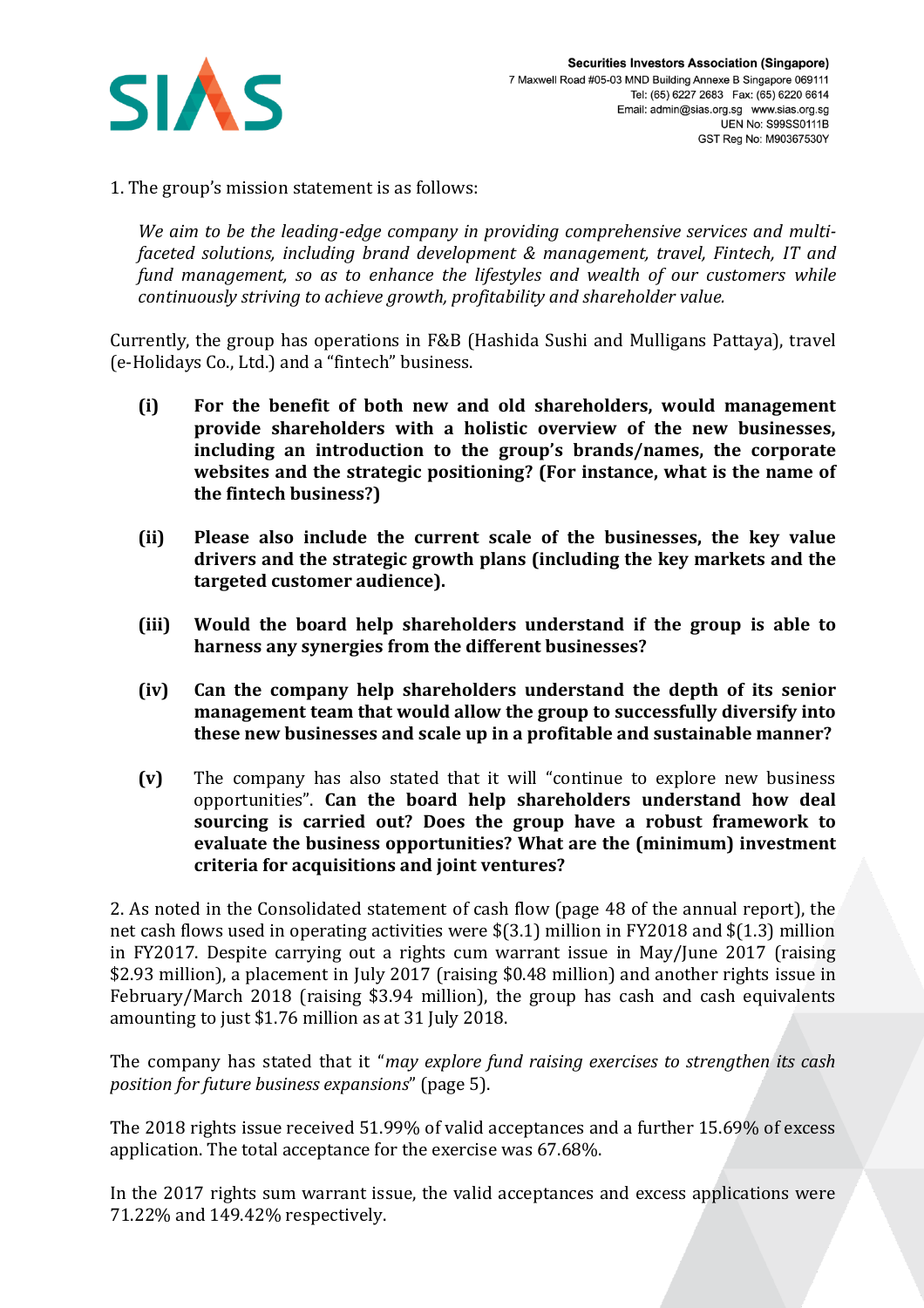

- **(i) Has the board evaluated if it is prudent to continue to expand into new businesses given that the current financial position of the group does not seem to be able to support the growth without additional fund raising?**
- **(ii) What is the planned capital expenditure for the current operations? Does the group have the necessary funds to support the growth plans of the current businesses?**
- **(iii) Given that the 2018 rights issue only received 51.99% of valid acceptances, how will this affect the company's ability to raise funds through any further rights issue?**
- **(iv) Would the board consider it timely to review its growth trajectory and to evaluate how it could improve the cash-generative ability of its current businesses?**

3. Would the board/company provide shareholders with better clarity on the following governance matters? Specifically:

- **(i) Search and nomination of directors:** It is noted that the company has appointed several directors to the board, only for these directors to resign/retire shortly after. Mr. Yamaguchi Hiroyuki was appointed as independent director on 27 April 2017 and resigned on 22 September 2017. Mr. Nishijima Osamu was appointed as independent director on 27 April 2017 and resigned on 27 October 2017. Mr Jack Chia was appointed on 1 August 2018 (including the appointment of lead independent director) and will not be seeking re-election at the annual general meeting (AGM) on 22 November 2018. **Would the board help shareholders understand the search and nomination process for directors, especially independent directors?**
- **(ii) Lead independent director: Would Mr Jack Chia help shareholders understand his reason(s) for not seeking re-election at the AGM?** Mr. Jack Chia Seng Hee was appointed as Lead independent director, chairman of audit committee and member of nominating committee and remuneration committee on 1 August 2018.
- **(iii) Training: Can the first time directors, including Mr Saito Hiroyuki, Mr Kurokawa Shingo, Mr Yoshio Ono and Ms Kayoko Francis, update shareholders on the training they have received to familiarise themselves with the roles, responsibilities and obligations of a director of a listed company in Singapore?**
- **(iv) Sponsor:** On 31 August 2018, the company announced that it has changed its sponsor from RHT Capital Pte. Ltd. to SAC Capital Private Limited. **Can the board help shareholders understand the reason(s) for the change? How was the new sponsor selected? What role did the former sponsor play in**